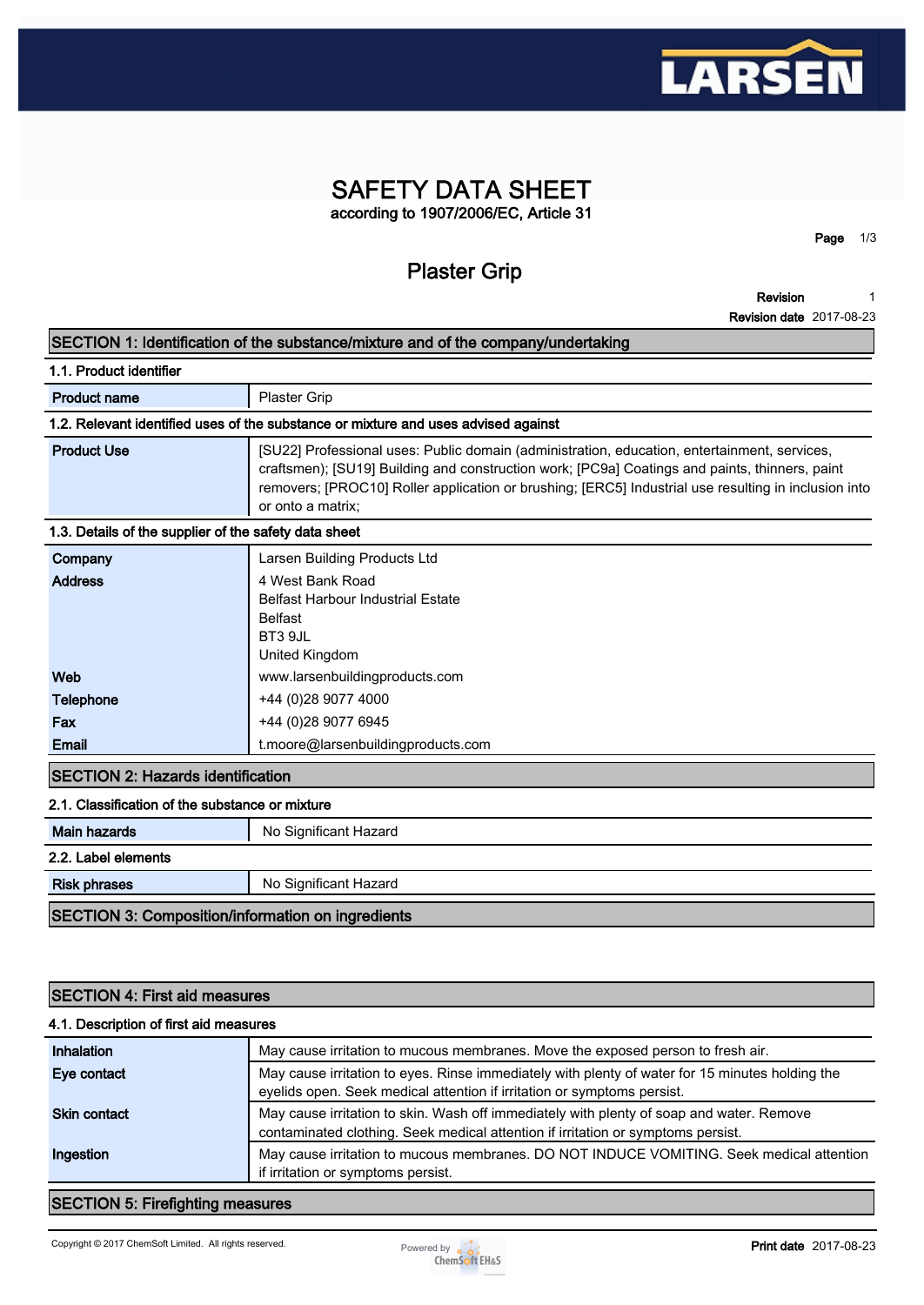# **Plaster Grip**

**Revision Revision date 2017-08-23 1**

| 5.1. Extinguishing media |  |
|--------------------------|--|
|                          |  |

### **5.1. Extinguishing media Use extinguishing media appropriate to the surrounding fire conditions. 5.2. Special hazards arising from the substance or mixture Burning produces irritating, toxic and obnoxious fumes. 5.3. Advice for firefighters Wear suitable respiratory equipment when necessary. SECTION 6: Accidental release measures 6.1. Personal precautions, protective equipment and emergency procedures Ensure adequate ventilation of the working area. 6.2. Environmental precautions Do not allow product to enter drains. Prevent further spillage if safe. 6.3. Methods and material for containment and cleaning up Absorb with inert, absorbent material. Sweep up. Transfer to suitable, labelled containers for disposal. Clean spillage area thoroughly with plenty of water. SECTION 7: Handling and storage 7.1. Precautions for safe handling Avoid contact with eyes and skin. Ensure adequate ventilation of the working area. Adopt best Manual Handling considerations when handling, carrying and dispensing. 7.2. Conditions for safe storage, including any incompatibilities Keep in a cool, dry, well ventilated area. Keep containers tightly closed. Store in correctly labelled containers. SECTION 8: Exposure controls/personal protection 8.2. Exposure controls 8.2.1. Appropriate engineering controls Ensure adequate ventilation of the working area. 8.2.2. Individual protection measures Wear protective clothing. Eye / face protection In case of splashing, wear:. Approved safety goggles. Skin protection - Handprotection Chemical resistant gloves (PVC). SECTION 9: Physical and chemical properties 9.1. Information on basic physical and chemical properties Appearance Liquid Colour** Red **Odour Faint pH 9 Initial boiling point > 35**

**Relative density > 1.38 Solubility Miscible in water**

**Flash point > 93**

### **SECTION 10: Stability and reactivity**

#### **10.2. Chemical stability**

**Stable under normal conditions.**

#### **SECTION 11: Toxicological information**